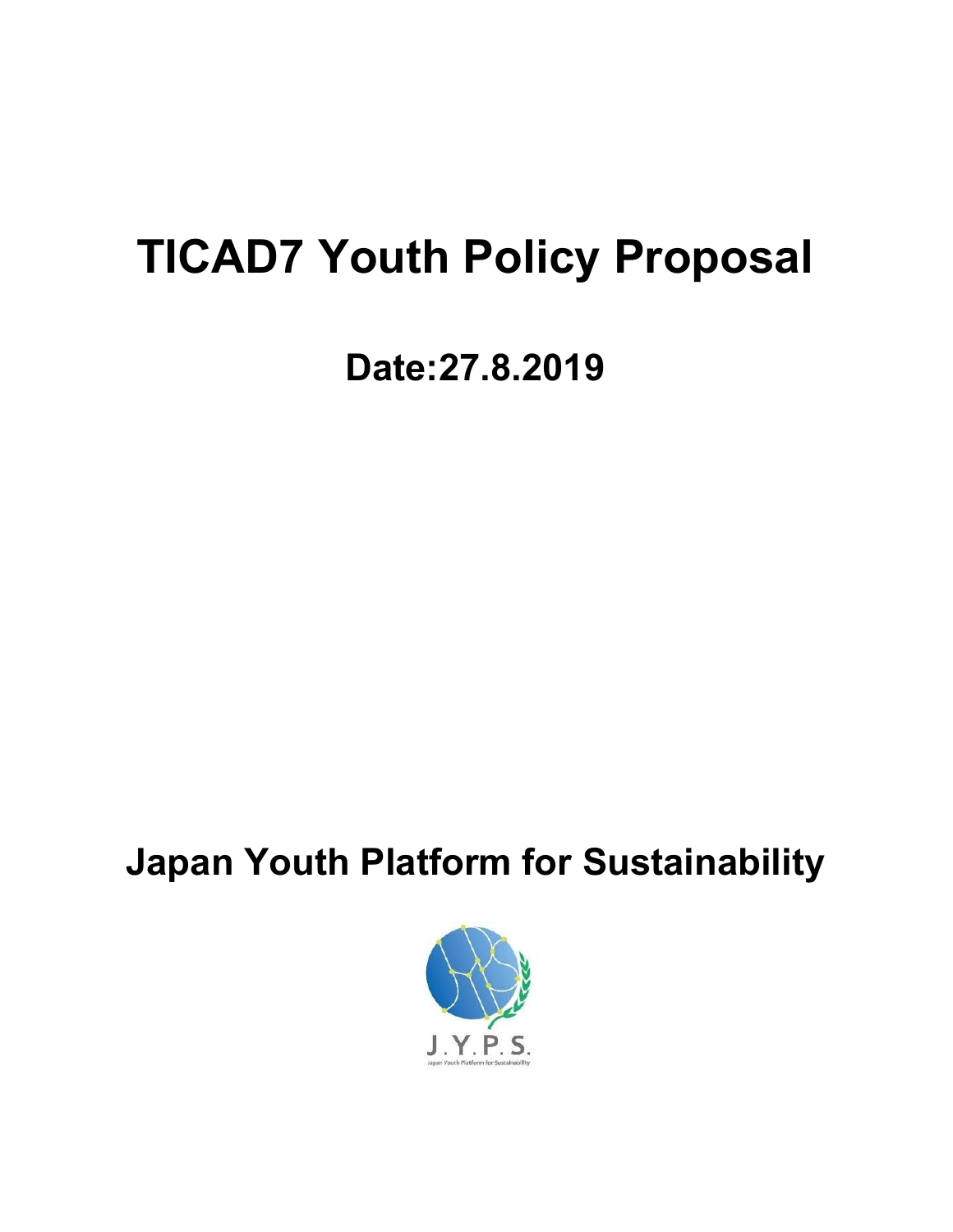### **TICAD7 Youth Policy Proposal**

#### **27.8.2019 Yokohama**

#### **Preface**

The Tokyo International Conference on African Development (TICAD) was first launched in 1993 in Tokyo, Japan with the aim to promote Africa's development through strengthening strong cooperation and partnership. TICAD7 will be held in August with the theme "Africa and Yokohama, Sharing Passion for Future" with the following 3 pillars:

- 1) Economic structural change and improvement of business environment through innovation and involvement of the private sector
- 2) Building a resilient and strong society
- 3) Establishing peace and stability (stimulating Africa to take their own initiatives)

Japan Youth Platform for Sustainability (JYPS) held 2 forums ahead of the TICAD7 conference to be held in August 28-30th 2019. On August 12th, 2019, the "TICAD7 Youth Summit-Together with Youth from Africa and Japan" was held in Tokyo, Japan. On August 27th, "Involvement of Youth and partnership- Establishing SDGs and Agenda 2063" was held as an official side event during the TICAD7 conference. The Youth Policy Proposal was created through gathering the voices of around 200 African and Japanese individuals though these forums and online platforms. Youth under the age of 30 make up the majority of Africa's age pyramid. Therefore it is essential to consider the sustainable development of Africa along with the voices of Youth, and reflecting them into governmental policies. Youth should be regarded as a valuable stakeholder who will bear the future, whose voices should be taken into account in the decision making process. Therefore, the establishment of such processes that allows for voices of youth from Japan and Africa to be reflected in such policies.

The following Youth Declaration was created through the TICAD7 Youth Summit and other online platforms for adequate representation of African and Japanese youth. Setting the 3 pillars of TICAD7 as its foundation, the Youth Declaration has inputted Youth voices from multiple perspectives and backgrounds. This Youth Declaration will be sent to the Japanese government and TICAD co-hosts, TICAD7 participant countries, as well as international organizations that are involved in African development.

### Pillar 1 Accelerating economic transformation and improving business environment through innovation and private sector engagement

We strongly address the fact that upon undergoing economic development, it is important to address problems concerning work and labor, specifically those that concern the young labor force. Currently, many young people find work in the informal sector, unable to find work with stable employment conditions. However, it is important to note that in Africa, the formal sector makes up a small portion of the labor force, when compared to the informal sector which also acts as the biggest safety net. In order to change this situation, there is a strong need for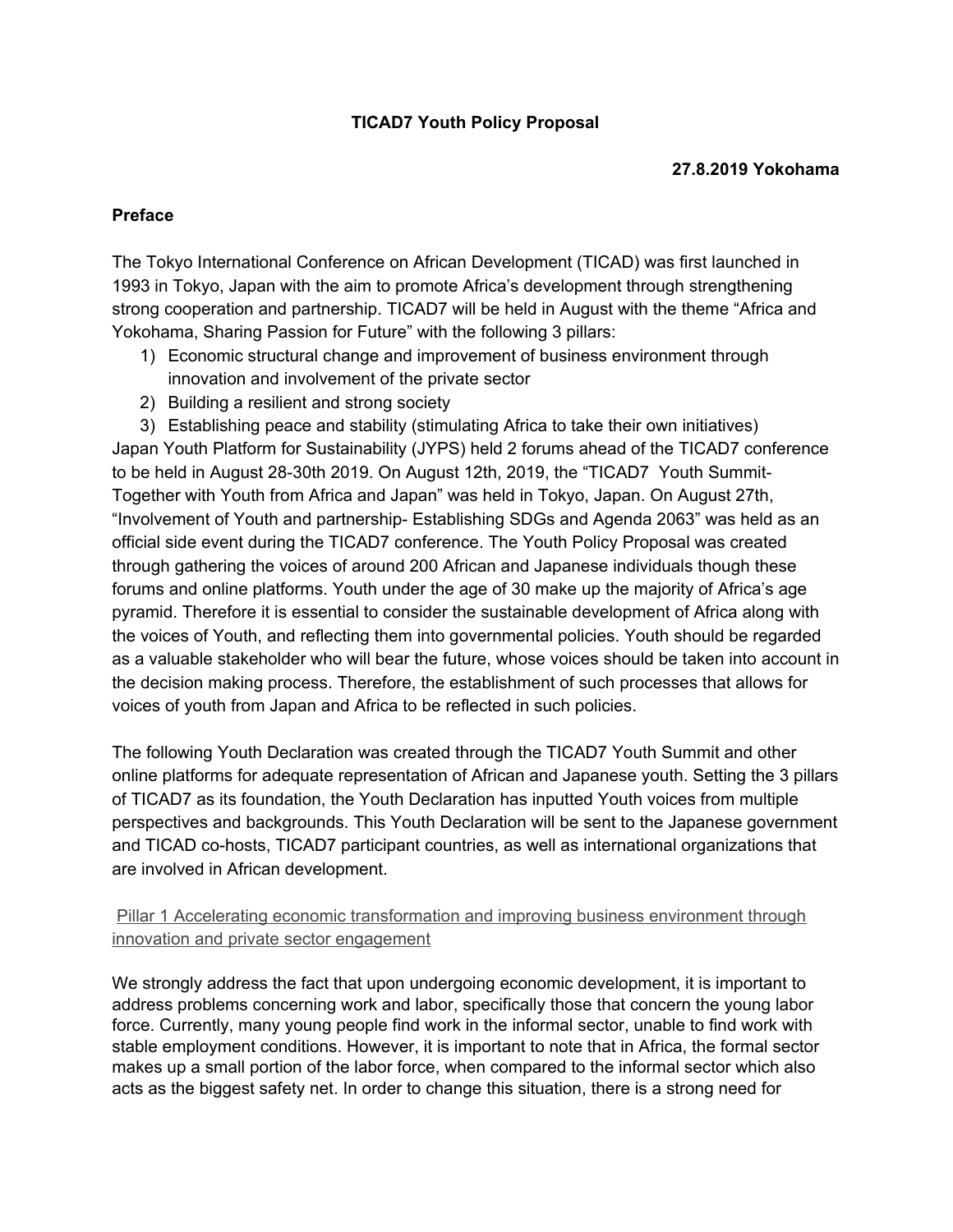increased management of the informal sector, and increased job opportunities in the formal sector.

We believe that these unstable work conditions causes not only the mid/long term impacts on skills, but also creates an impact on skills education in the next generations. Basic education and educational opportunities that unleash the potential of young people is absolutely necessary in order to halt the negative cycle in which unequal opportunities in education leads to unequal opportunities in work. It is also important to create opportunities for life-long learning outside of company trainings and educational institutions like internships and volunteer opportunities where participants can earn new skills.

We urge policy makers for the implementation of domestic policies that allows for equal opportunities in education and work to be open for youth of all race, sex, religion, and origin.

We also believe in the necessity of mental support systems for youth that have anxiety in being able to find a stable job, and acknowledge the fact that these occur in marginalized communities.

We strongly call on for strict regulation in child labor and labor under atrocious work environments, and also for health-care systems systems that allows workers to file complaints and engage in negotiation for better work conditions.

We regard the importance of taking into consideration the differences in culture and tradition as well as communities when undergoing improvements in business environments.

In order to accelerate the use of E-commerce in African countries, there is a need for increased investment into stable IT infrastructure that 'leaves no one behind' which will lead directly to improved business environments. We also address the need for IT literacy training and access to these IT resources.

By taking the B20 Tokyo Summit Joint Declaration "Society 5.0 for SDGs", the African countries should also work to protect intellectual property. We also recommend the international community to open and provide public data on the development of new goods and materials, as well as services.

We recognize the importance that innovation holds for enabling the private sector to create changes in the economic structure. There is a necessity for a curriculum based on advanced tech education in order to accelerate innovation that would, in turn, promote digitalization. Therefore, it is equally important to provide support systems towards entrepreneurs to allow for the maximum opportunities in business based on innovation.

#### Pillar 2 Deepening sustainable and resilient society

We require the need for improvements in the education system to provide a more effective education for as many people as possible. As for elementary education, though a large number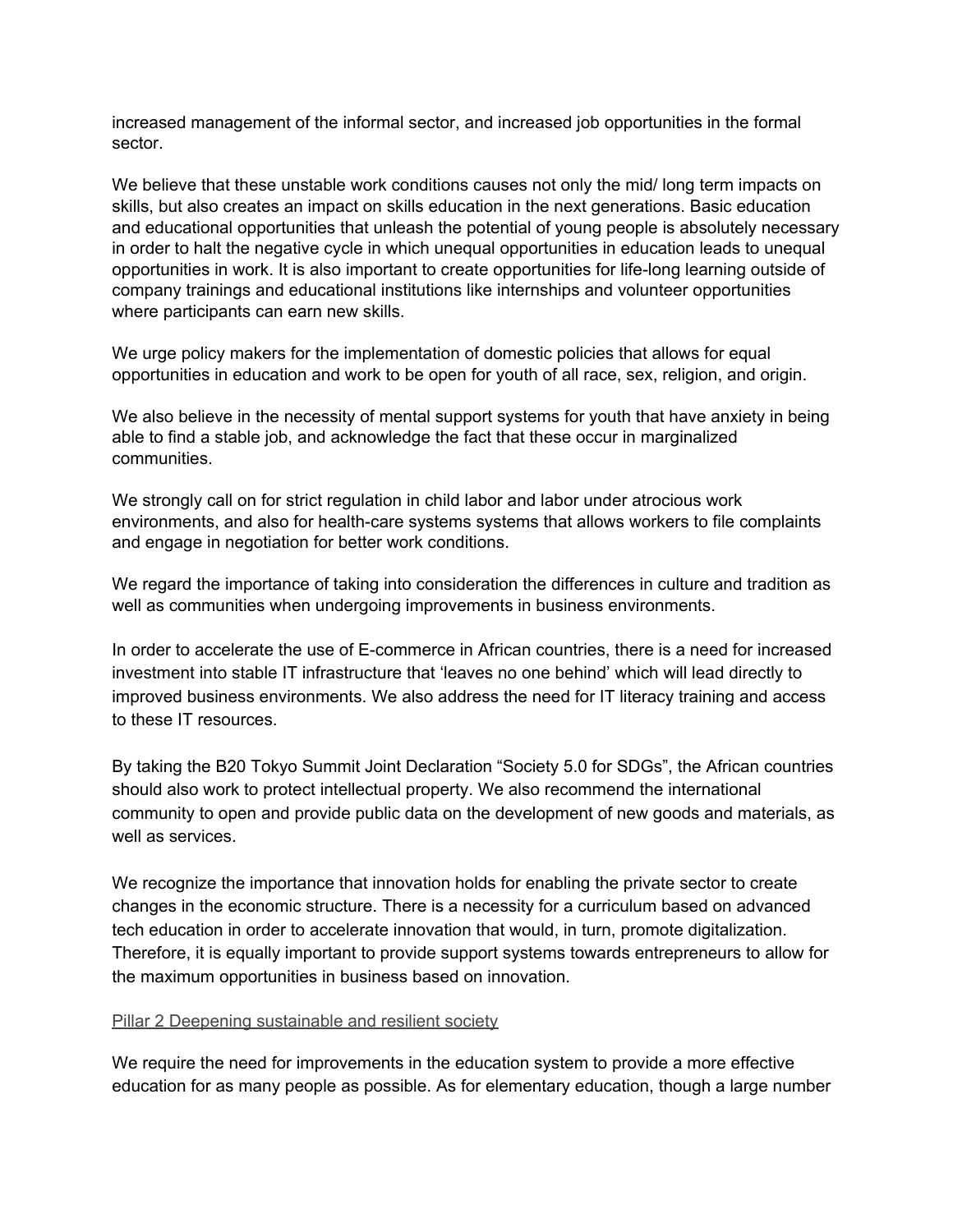of children have been provided, the quality of education must be improved. We urge for the improvements in infrastructure and quality of middle school education in regions where attendance rates are significantly low compared to other regions. In order to cultivate more high level individuals, we believe that high school education must be provided for as many youth as possible. For that, there must be adjustments to ensure the improvements in faculty, infrastructure, and administration of these schools.

We suggest the introduction of online classes to make up for the shortage of quality teachers and to reach youth that do not have access to regular school.

We propose the following 6 proposals in order to increase human resources that could have a positive impact on economic development and in response to the higher rates of Information and technology communication education (ICT Education):

- 1) Promote exchange programs on ICT education between developed countries
- 2) Create opportunities where youth can collaborate with big businesses and undergo projects
- 3) Create systems that ensure youth have a spot for work in businesses that use ICT
- 4) Promote ICT youth leadership by creating opportunities where youth can interact with engineers from governments, corporations, international organizations, and from developed countries
- 5) Create educational opportunities to increase the number of youth in Tech
- 6) Have periodic meetings and engaging opportunities that extends beyond country borders

We require the ban of corporal punishment that hurts children both mentally and physically, and the introduction of "Positive Discipline" that promotes applause for children.

We call upon governments to recognize and value the contributions of youth such as active citizenship through volunteering to resilient society and sustainable national development.

According to a UNICEF report, 125 million girls in Africa have married before the age of 18, which is known as a child marriage. Furthermore, 1 in 3 girls have married before the age of 18, and about 1 in 10 girls have married before the age of 15.Child marriage is a violation of children's rights and it negatively impacts their growth and development. Although girls are not the only victim of child marriage, they encounter increased risk of maternal death due to pregnancy and childbirth, are vulnerable to violence, abuse and exploitation and are more likely to get deprived of educational opportunities. Therefore such malicious practice must be abolished immediately to ensure that human security is protected.

We acknowledge the fact that sexuality education and youth friendly health services are not sufficiently available in Africa. In order to ensure our own well-being and informed decision for our own body and future, reduce sexually transmitted infections and unintended pregnancies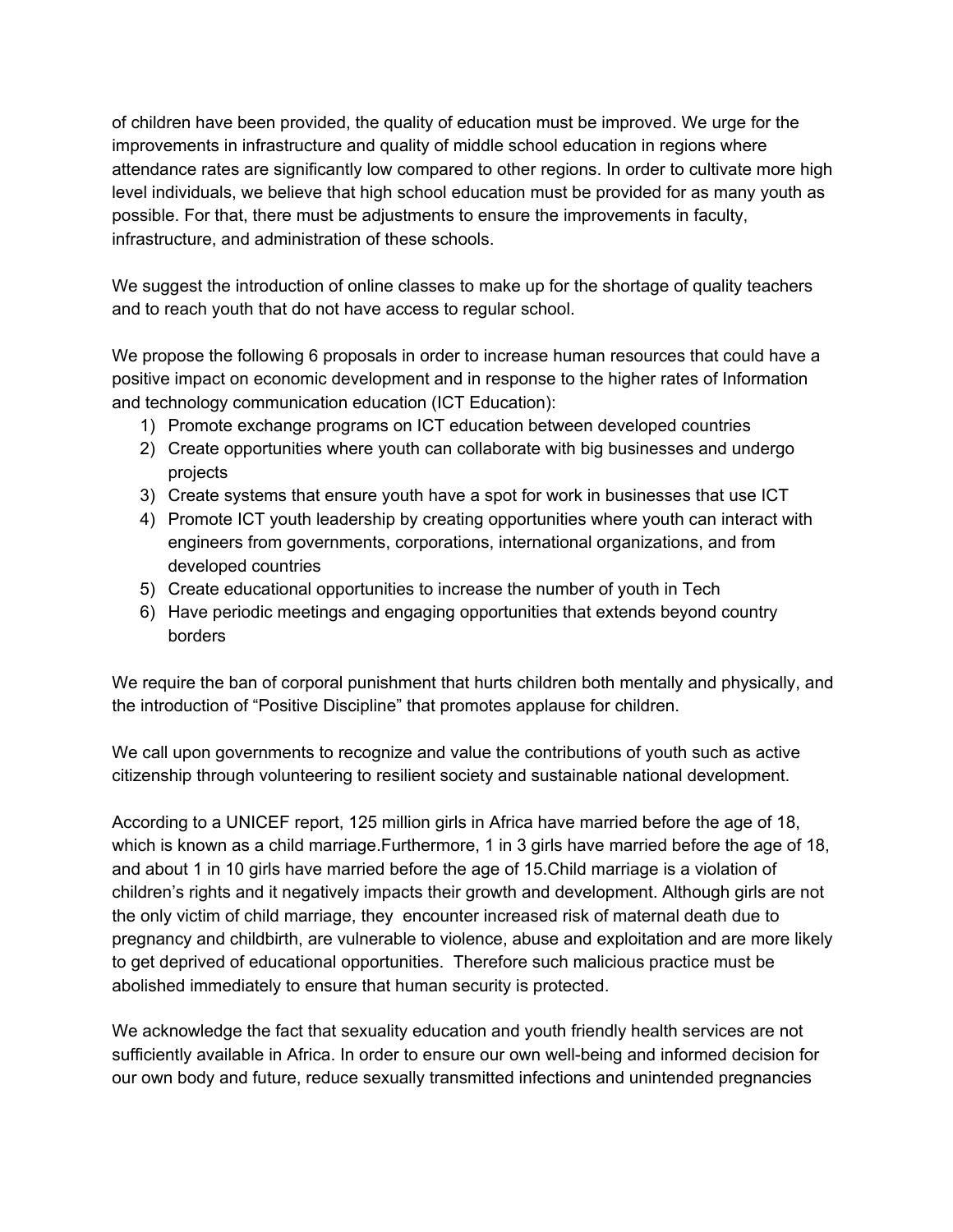and promote gender equality, we demand access to sustainable youth friendly health services and quality comprehensive sexuality education.

We regard that the impacts of climate change to the whole ecological systems including human beings have increased, and that the vulnerability from climate change, especially in developing countries poses a threat to human security. We require sufficient support toward climate change problems from both mitigation and adaptation. To tackle these issues, we urge for both the creation of mitigation and adaptation measure based on ambitious goals. We call for the development of resilient infrastructure as one of the most effective ways, and propose formulating city development plans that are enable to resist against serious natural disasters such as hurricanes and landslides in Mozambique. In addition, we believe that appropriate education on disaster prevention should be in practice.

In regards to the medical problems in Africa, we believe that the shift from a medical system that places emphasis on the spread of treatment to a system that practices preventative medication is important. There is a need for a sustainable medical treatment that responds to the aging population and in order for cost-effective interventions such as health promotion, prevention, and treatment to take place, we recognize that a change of way for the primary health care system is essential in Africa.

We recognize that in order to provide more quality medical systems, there must be a better support system for the communities. In order to accurately give these communities the support they need, there is a need to gather and organize data on birth and death rates.

We demand the African governments to organize their fiscal order for the allocation of domestic funds to ensure funding for all the necessary medical care.

We recognize that in order to provide more quality medical systems, there must be a better support system for the communities. In order to accurately give these communities the support they need, there is a need to gather and organize data on birth and death rates.

During the second Ebola outbreak in the Democratic Republic of Congo in 2019, preparations and responses for the emergency shed light on the vulnerability of local medical facilities. A more efficient system that allows countries to use emergency support from other countries is needed. Strengthening an independent medical system that does not rely on other countries is essential for the African countries, and we urge for an enhancement of advanced medical education and the promotion of training quality medical personnel. In order to avoid the transfer of infectious disease, there is a need to improve the sanitary systems such as sewage and water systems.

In order to protect human security, we demand every African government to expand on the amelioration of living infrastructure such as medical care, education, and social welfare, to meet the basic needs of the people, particularly children and youth that are vulnerable.